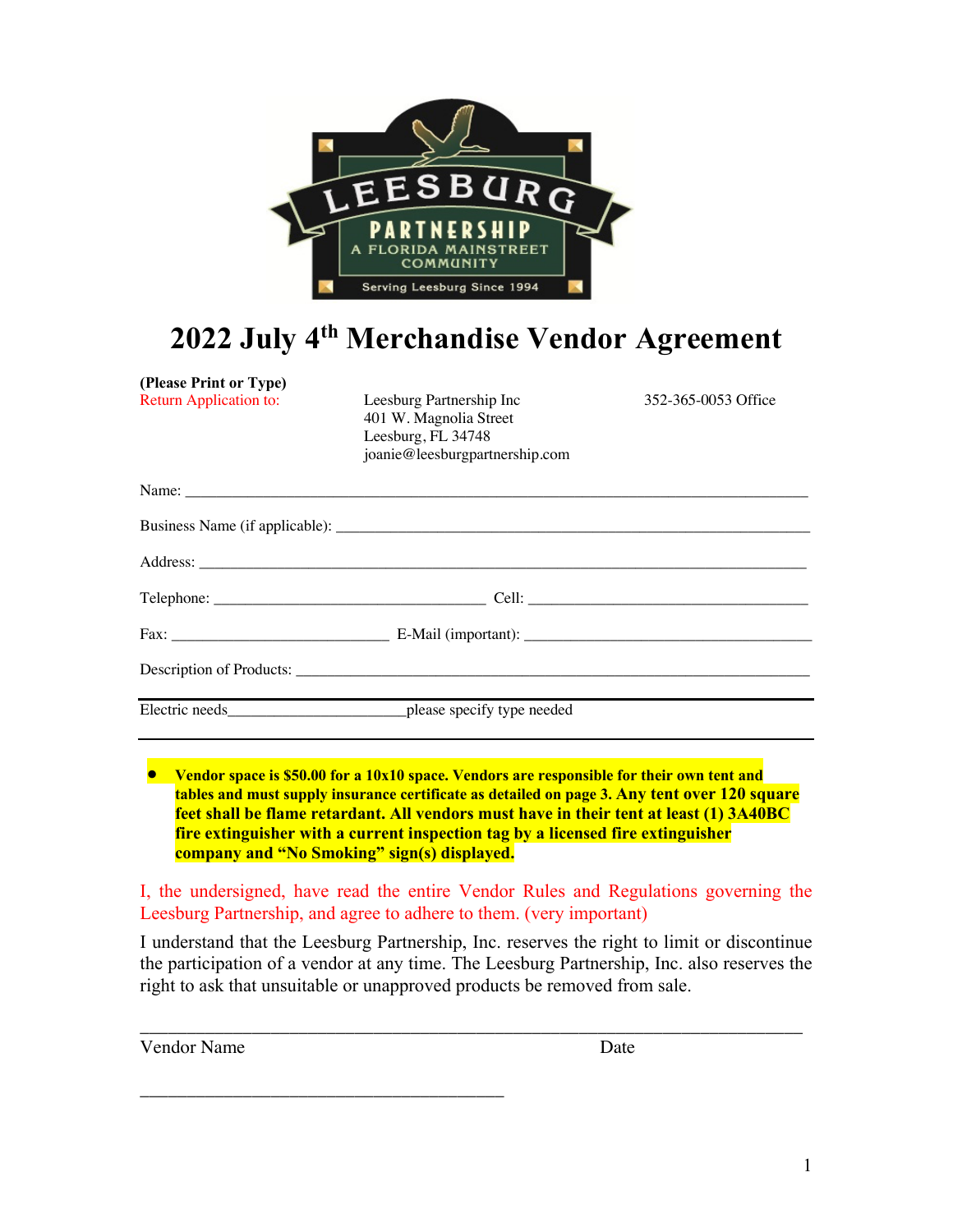Signature

# **4th of July 2022**

#### **INTRODUCTION**

The Annual 4<sup>th</sup> of July Celebration is the direct result of the Leesburg Partnership whose goals are to work together with the residents, government, and businesses, whose focus is for the Physical, Economic, Historic and Social revitalization of the Leesburg Community.

The 4<sup>th</sup> of July Celebration will be held at Leesburg Ski Beach, Leesburg Florida. This area will be closed to vehicle traffic during event hours. The Celebration opens to customers from 12:00pm to 9:00 pm. For more information contact Joanie Smalley by phone (352)365-0053 or by email: joanie@leesburgpartnership.com

## **OPERATIONAL GUIDELINES**

**PRODUCT TYPES: Service or Non-food related products only. All food related vendors, including shaved ice, drink, popcorn or snack, apply with J & B Sales at 352-793-9124.** 

#### **FEES:**

The standard rent for a  $10 \text{ X} 10$ ft booth space is \$50.00

## **VENDOR APPLICATION APPROVAL PROCESS**

The application process begins by the prospective vendor sending a detailed description of the proposed products and booth setup.

The description should include:

- Detailed description of the types of item(s) you want to sell
- How you plan to display your item (e.g. displayed on table, hung on racks, etc.)
- Pictures or a reasonable sample of your products (pictures are not returned)

Potential vendors are screened based on a number of criteria's:

- Product Type -Whether the product/service falls within the event guidelines
- Product Quality The quality and uniqueness of the product.
- Presentation The display of the products on tables and throughout the booth.
- Vendor Style The general friendliness and appearance of the vendor.

The Leesburg Partnership is responsible for making the final decision about new vendors.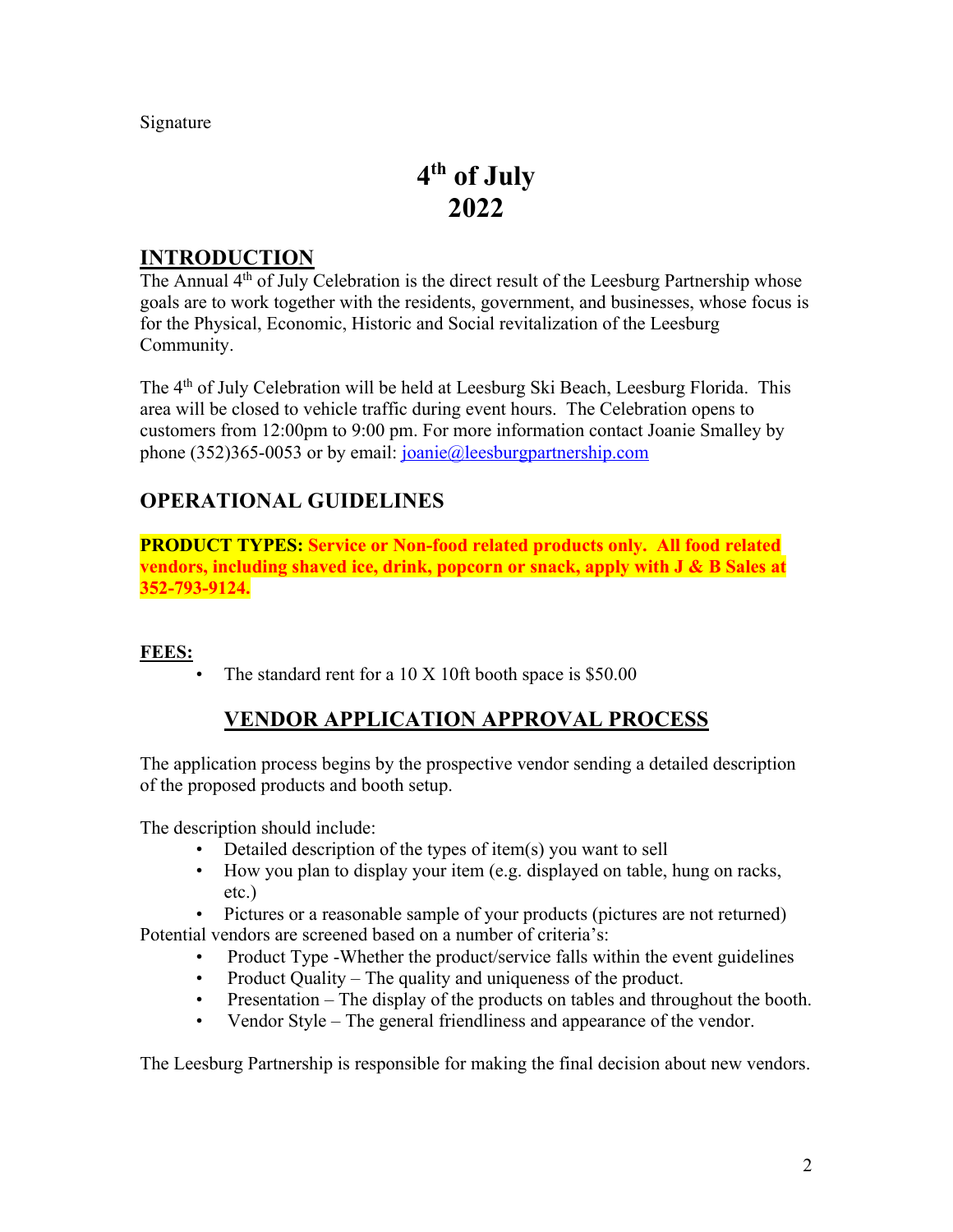Exclusivity of any product is not allowed. However, we do restrict the number of vendors who carry specific types of products. If a category is already 'filled', you will be notified.

Vendors are not permitted to add additional product lines (outside the products described on their application). Any subsequent addition to their initial line of products needs to be reviewed and approved by the Leesburg Partnership prior to the event.

\*\*An example of a product line change requiring approval would be a vendor offering candles wants to add jewelry.

This event is not intended to be a crafts fair or flea market and reserves the right to decline any participation of vendors that do not fit the objectives or criteria for participation.

## **\*\*\*Insurance Requirements\*\*\***

Insurance Deadline is July 1 2022

**All Vendors must provide the Leesburg Partnership, Inc. with a certificate of general liability insurance for \$300,000 per occurrence and \$600,000 aggregate, with no exclusions for products/completed operations, naming the City of Leesburg, the Leesburg Partnership, Inc. and its affiliated organizations as additionally insured. The policy to which the additional insured is added applies on a primary basis in relation to the additional insured's own policy, which will be non-contributing. The name on the policy must match application. Please request a form ACCORD 25 or equivalent, with the description of operations being: The Leesburg July 4th Celebration, Event date: July 4, 2022**

> **All certificates must be sent to the following**: Leesburg Partnership 401 W. Magnolia Street Leesburg, FL 34748 Email: joanie@leesburgpartnership.com

Workers' Compensation:

"Vendor shall carry workers' compensation insurance as required by applicable state law. Notwithstanding this subsection, because Workers' Compensation coverage does not extend to owners of companies, including sole proprietors, Vendor retains legal and statutory obligations for damages due to any work-related/on-the-job injuries, bodily injuries either by accident or disease, occurring to Vendor, employees, agents, or servants as a result of employment. In such case, Vendor agrees to maintain in full force and effect personal health insurance for the entire term of this Agreement"

Should Vendor choose or is not required to provide Workman Compensation Insurance, Vendor agrees to the following: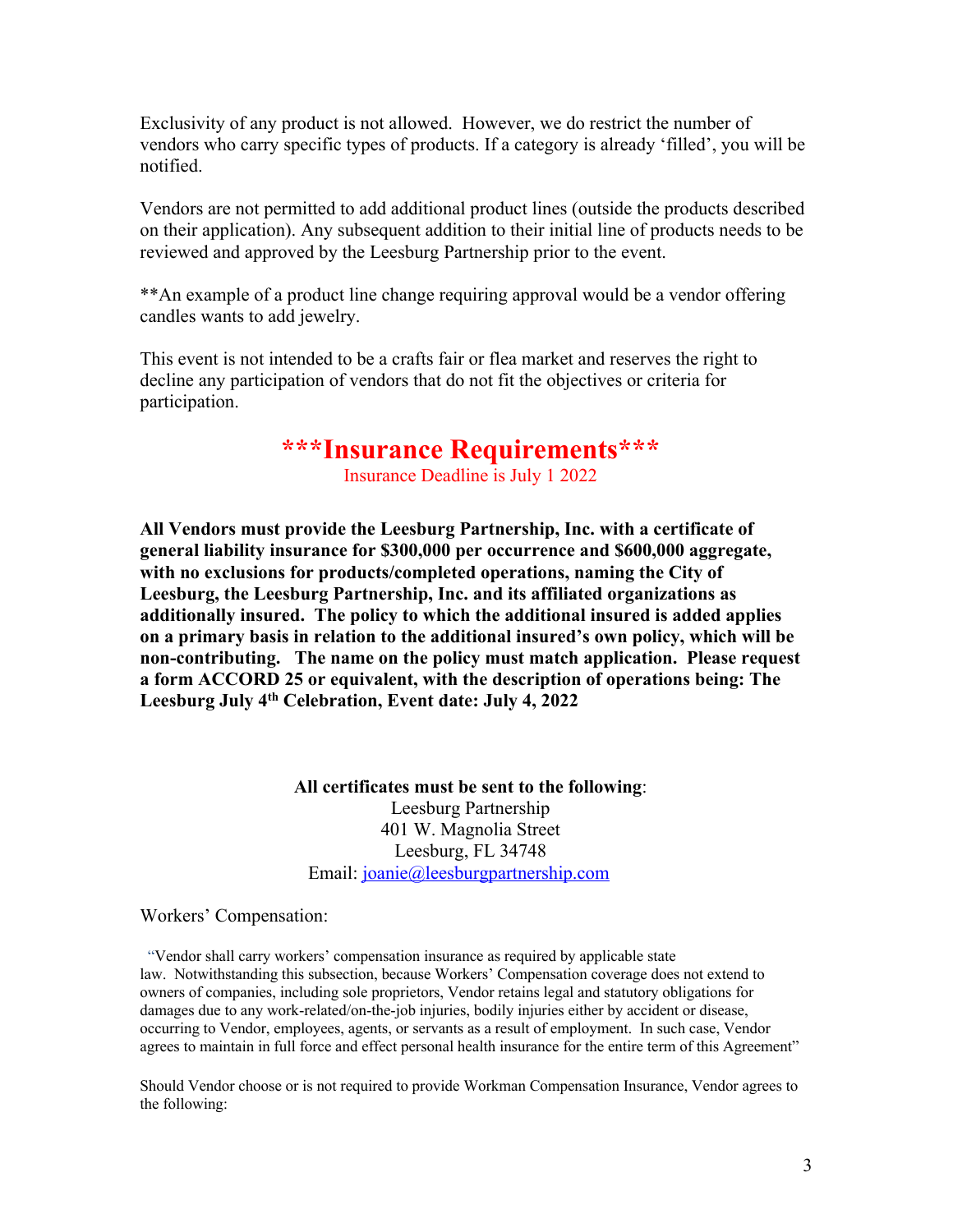ASSUMPTION OF RISK: VENDOR IS AWARE THAT, NEITHER VENDOR NOR LEESBURG PARTNERSHIP IS PROVIDING VENDOR WITH WORKMAN COMPENSATION INSURANCE. FURTHERMORE, VENDOR HAS ELECTED NOT TO PURCHASE OR PROVIDE PROOF OF WORKMAN COMPENSATION INSURANCE TO LEESBURG PARTNERSHIP. VENDOR MAY BE EXPOSED TO PERSONAL INJURY OR DEATH AS A RESULT OF VENDOR'S ACTIVITIES, THE ACTIVITIES OF OTHERS, OR THE CONDITIONS UNDER WHICH SERVICES ARE PERFORMED. WITH KNOWLEDGE OF THESE RISKS, VENDOR AGREES TO ACCEPT ANY AND ALL RISKS OF PERSONAL INJURY OR DEATH, AND VENDOR and VENDORS AGENTS VERIFIES THIS STATEMENT BY PLACING VENDORS **INITIALS HERE: \_\_\_\_\_\_\_\_**

Release: In consideration of the opportunity to provide services to Leesburg Partnership, VENDOR hereby agrees that VENDOR, its successors, assignees, heirs, guardians and legal representatives, will not make any claim against Leesburg Partnership or any of its affiliated organizations, Health Plans, Insurances or their officers, directors, or employees for work related injury, death or damage resulting from the acts or omissions of any person or entity, however caused, arising from providing services at Leesburg Partnership. Without limiting the generality of the foregoing, VENDOR hereby waives and releases any rights, actions or causes of action resulting from work related personal injury or death, sustained in providing services at Leesburg Partnership; provided, however, that the injury, death or damage was not caused by an act or omission that was grossly negligent, VENDOR further understands that VENDOR is responsible for all and any medical bills caused from providing services at Leesburg Partnership.

## **RESERVATION PROCESS**

- Payments should be made at time of application submission. Please make checks payable to: Leesburg Partnership, Inc.
	- 401 W. Magnolia St Leesburg, FL 34748
- Payments made to reserve a spot are non-refundable.
- Reserved vendors who have not arrived by 12:00pm on July 4th, or have indicated in advance that they will be late, may forfeit their space.
- Any subsequent communications regarding changes in your schedule should be made by phone or email to the Leesburg Partnership.
- No refunds will be given due to rain cancellations. An alternative "Rain Date" will be July 5<sup>th</sup>

## **SETUP & OPERATIONS**

#### **SETUP:**

Arrival

- Vendors can begin setting up their display after 9:00am and must be completed by 12:00pm on July  $4<sup>th</sup>$ .
- Please be very conscious of your speed as you drive through the area or the neighboring parking lot at the beginning and end of the day. You should drive no faster than walking speed.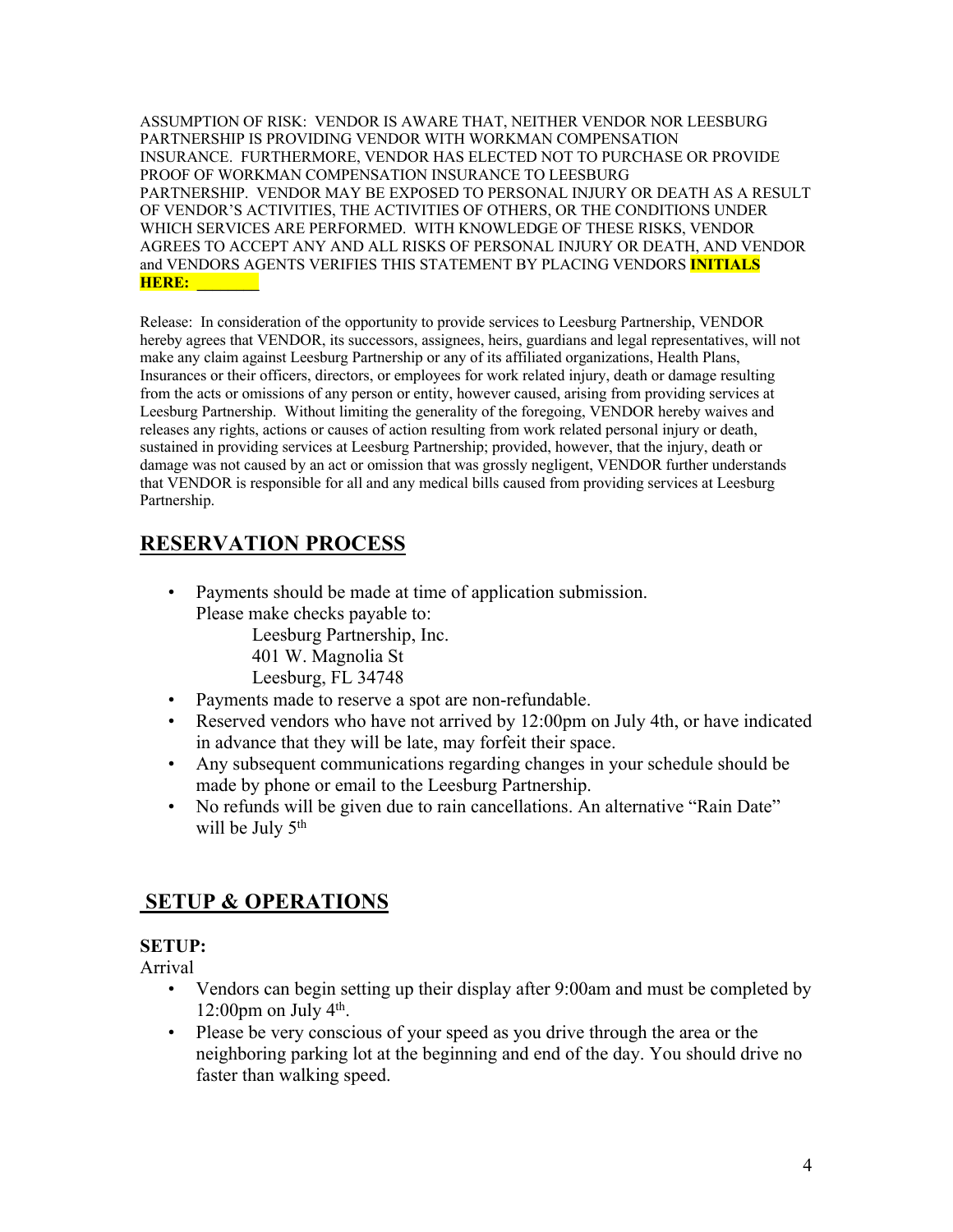- As you are unloading and setting up, be conscious of parking your car in a way that maximizes the ability of other cars to get through. Move your car out at the very earliest opportunity.
- We will do our best to meet the specific needs and requests of each vendor, while balancing the overall needs of the event.
- Check in with the event coordinator on your arrival to confirm your location.
- Spaces are delegated. Be careful to stay within the boundaries of your space.
- Vendors are responsible for supplying all of their booth materials ie: tables, tents, chairs, etc.

#### . **OPERATIONS:**

Parking

- Vendors are not allowed to park in the event area.
- Vehicles should be moved from the event area no later than 4:45pm.
- Double parking (even for a short time) in a thru-traffic lane is not allowed.

**Electricity** 

• Electricity is available and must request at time of application.

**Obstacles** 

• Minimize any obstacles (such as signs) that might impede free flow of pedestrian traffic.

Selling

• Vendors should limit their sales activities to their general booth area, unless otherwise approved. In addition, no 'out crying' devices (that would be disruptive to neighboring vendors) should be used.

Flyers

• Vendors may only distribute flyers within their booth space, and not in the pedestrian traffic areas.

Garbage

• Vendors are responsible for breaking down and bagging all their garbage and placing in designated Vendor dumpsters.

Wind

• Wind can often be a challenge. We strongly recommend you always bring weights for a tent in case of windy conditions. Gallon jugs of sand or water hung from a long bungee cord tends to work well.

Change

• Plan to bring adequate change (bills and coins) with you. The management does not provide change.

## **BREAKDOWN & CLOSINGS**

### **BREAKDOWN**

Clean-up

• Vendors are responsible for leaving their area free of garbage and debris.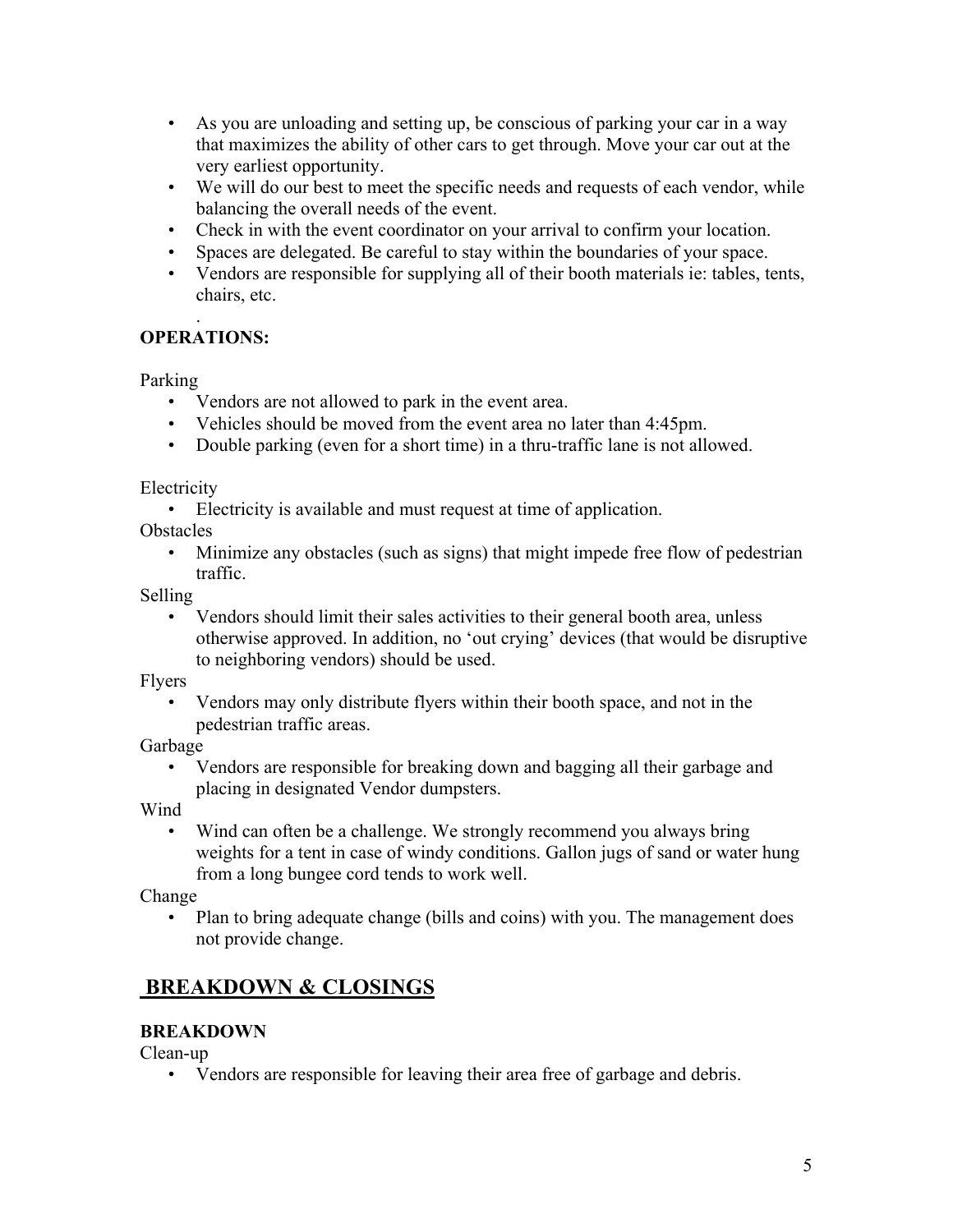Vending Duration

- Vendors are expected to remain "open" for business until the close of the event, if you should sell out of product please inform the event coordinator.
- No vehicles are allowed into the event area for breaking down until the area has been cleared.

#### **WEATHER CLOSING**

- The event will not be cancelled or rescheduled simply due to a general rain possibility.
- If rain threatens after the event opens, we actively monitor radar to determine if and when to close.

## **LICENSES & HEALTH CODES**

- Obtaining the proper licenses or permits, and obeying all codes is the sole responsibility of the vendor.
- The Leesburg Partnership provides a blanket occupational license for all participating vendors (that applies only while they are vending at this event).
- Sales tax, where required by the State, is your responsibility.

## **GENERAL GUIDELINES**

Community Behavior

• Vendors are expected to be courteous to customers, vendors, and event staff. Any disagreements need to be handled in a constructive and civil manner. Inappropriate behavior (such as loud angry conversation or obscenities) is cause for immediate and permanent removal.

Smoking

Smoking by vendors in the event area is strongly discouraged.

Alcohol

• No vendor shall possess any alcoholic beverage.

Solicitation

Solicitation of any type (distribution of flyers, requests for money, petitions, etc.) is not allowed within the event boundaries. Please inform an event representative if you see solicitation occurring.

## **ENFORCEMENT OF RULES**

- Any grievance regarding the actions of other vendors should be brought to the attention of the vendor coordinator, and not directed to the vendor in question.
- Any vendor not in compliance with the above regulations may be asked by the management to leave the premises immediately. No refund will be given.